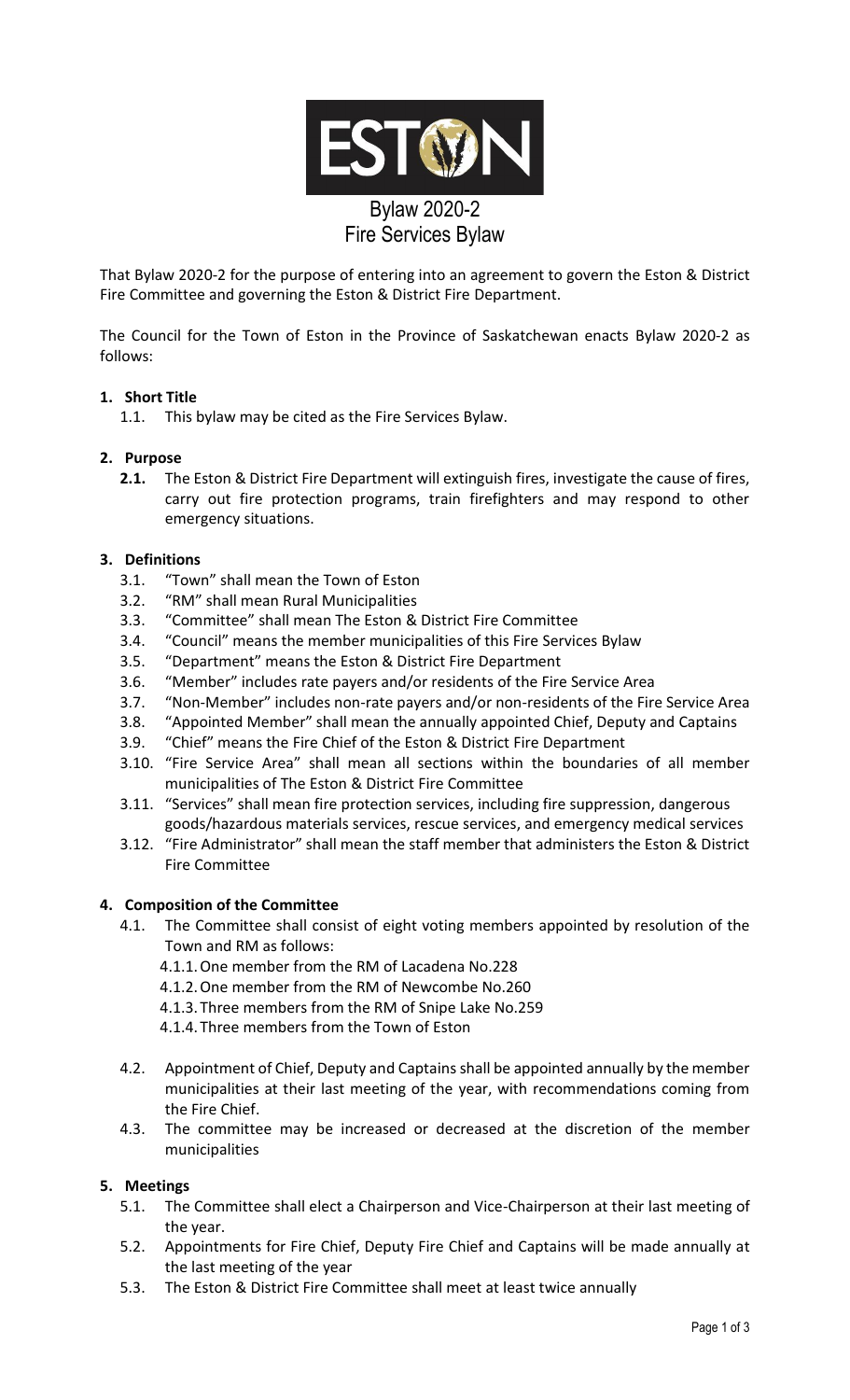- 5.4. The Fire Administrator will provide twenty-four (24) hours' notice of any change to the date, time or location, or of cancellation of a scheduled meeting to all members not present when the decision to change or cancel was made.
- 5.5. A minimum of 5 members are required to have quorum for a meeting

# **6. Powers and Duties of the Committee**

- 6.1. The Committee is directly accountable to the councils of the Town and the RM
- 6.2. The Committee shall review and help establish annual priorities, long term goals and budget
- 6.3. The Committee shall annually recommend:
	- 6.3.1. Feesfor Eston & District Fire Department servicesfor Members and Non-members of the Fire Service Area.
		- 6.3.1.1. Vehicles/Automobiles (any vehicle listed in *The Automobile Accident Insurance Act, The All Terrain Vehicles Act, The Traffic Safety Act, the Snowmobile Act, and the Highways and Transportation Act)* Fees for services will be charged to the vehicle/property owner or their insurer(s) including but not limited to all motor vehicle collisions, Jaws of Life services, vehicle fires and/or fires cause by a vehicle fire occurring within the Fire Service Area and all other areas to which the Eston & District Fire Department responds and/or provides services.
	- 6.3.2.Remuneration rates
	- 6.3.3.Equipment rates
	- 6.3.4.Personnel rates and per diem
- 6.4. No Committee member shall release or otherwise make public any information considered at a closed meeting, including discussion of the content of such a meeting with persons other than with members of council or civic staff privy to that information: 6.4.1.Unless authorized by the Committee; or
	- 6.4.2.Until the matter is included on a public agenda
- 6.5. The Town of Eston shall:
	- 6.5.1.Appoint a Fire Administrator
	- 6.5.2.Administer duties of the Eston & District Fire Department payments, expenditures, prepare a yearly statement of revenue and expenditure for each member municipality and insurance.

#### **7. Powers and Duties of the Fire Chief**

- 7.1. The Chief shall be responsible for administering and enforcing the *Saskatchewan Fire Safety Act,* its regulations, and the National Fire Code as the local assistant for the fire services area.
- 7.2. The Chief shall be responsible for leading the administration and operations of the Department, including:
	- 7.2.1.Training personnel
	- 7.2.2.Upholding the standards of the *Eston and District Fire Department Personnel Policy Manual*
	- 7.2.3. Safeguarding and maintaining the property of the Department
	- 7.2.4.Reporting to the Committee and fire commissioner as required.
	- 7.2.5.Work with Committee to set annual budget, priorities, and long term strategic plans.
- 7.3. The Chief shall have full operational control of all equipment and personnel.
- 7.4. The Chief shall appoint as many volunteer firefighters as required in accordance with the standards of the *Eston and District Fire Department Personnel Policy Manual*